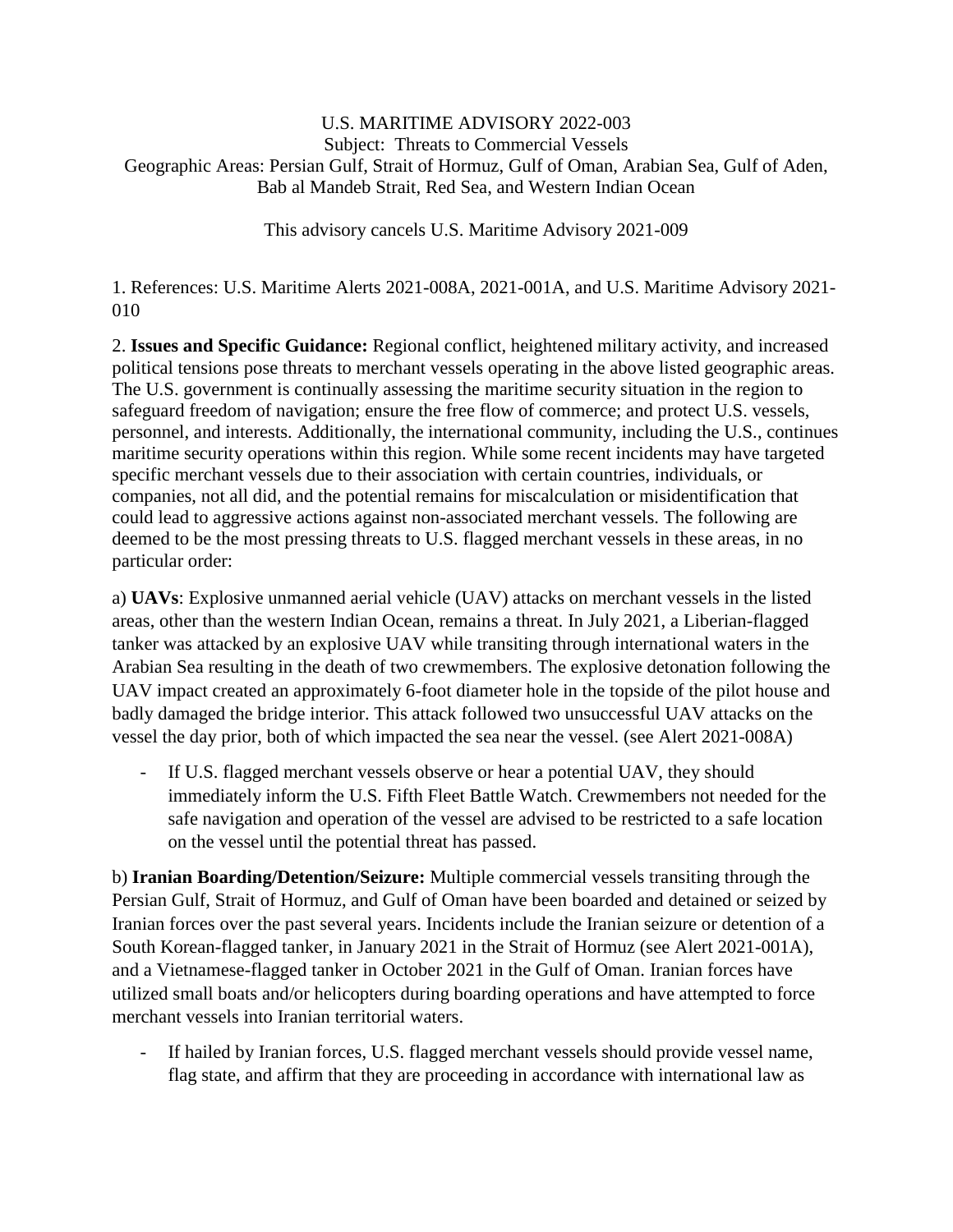reflected in the Law of the Sea Convention. The master should immediately inform the U.S. Fifth Fleet Battle Watch.

- If Iranian forces seek to board a U.S. flagged merchant vessel navigating these waters, the ship's Master should, if the safety of the ship and crew would not be compromised, decline permission to board, noting that the vessel is proceeding in accordance with international law, as reflected in the Law of the Sea Convention, and immediately inform the U.S. Fifth Fleet Battle Watch.
- If Iranian forces board a U.S. flagged merchant vessel, the vessel should immediately contact the U.S. Fifth Fleet Battle Watch. The crew should not forcibly resist the boarding party. Refraining from forcible resistance does not imply consent or agreement to that boarding.

c) **Limpet Mines**: Limpet mines have been used to damage merchant vessels on multiple occasions over the past several years, and are primarily a threat to merchant vessels in the Persian Gulf, Strait of Hormuz, and the Gulf of Oman. Limpet mines, or similar improvised explosive devices, can be attached to vessel hulls, above or below the waterline, via swimmers or small boats, while a vessel is berthed, at anchor, or underway.

- When operating in these areas, U.S. flagged merchant vessels should maintain a close lookout and remain vigilant for suspicious activity to include the approach of swimmers or small boats. Close attention should be given to the vessel's waterline, especially at slow speeds, at anchor, and when moored.
- If crewmembers believe a mine has been, or was attempted to have been, attached to their vessel, they should immediately inform the U.S. Fifth Fleet Battle Watch. Crewmembers not needed for the safe navigation and operation of the vessel are advised to be restricted to a safe location on the vessel until the threat has passed.

d) **Explosive Boats**: Explosive boat attacks are a known threat to merchant vessels operating in the Red Sea, Bab al Mandeb Strait, and the Gulf of Aden. Vessels in these areas have reported explosions believed to have been caused by explosive boats, both in port and underway.

- When operating in these areas, U.S. flagged merchant vessels should maintain a vigilant lookout at all times for small boats operating in a suspicious manner and additional precautions should be taken to ensure small boats are kept at a safe distance at all times.
- If crewmembers believe an attempted explosive boat attack is underway, or was attempted, they should immediately inform the U.S. Fifth Fleet Battle Watch. Crewmembers not needed for the safe navigation and operation of the vessel are advised to be restricted to a safe location on the vessel until the threat has passed.

e) **Yemen Conflict**: The conflict in Yemen continues to pose a risk to U.S. flagged merchant vessels in the Red Sea, Bab al Mandeb Strait, and Gulf of Aden. In addition to threats otherwise referenced in this advisory, additional threats include, but are not limited to, missiles, rockets,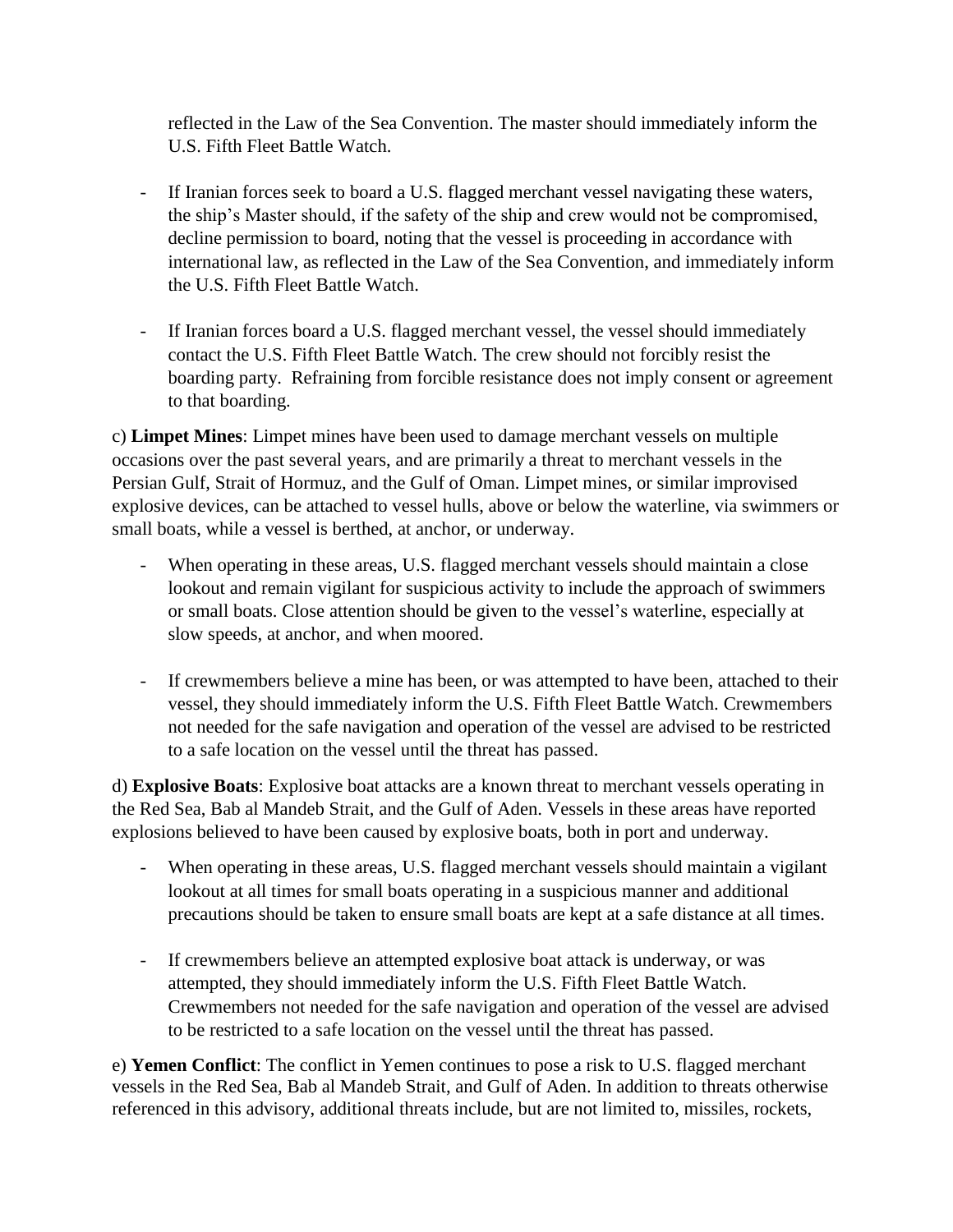projectiles, mines, and small arms. In January 2022, the Houthis seized a UAE-flagged merchant vessel off the coast of Hodeidah. These threats pose a direct or collateral risk to U.S. flagged merchant vessels transiting in international shipping lanes, or otherwise operating in these areas.

U.S. flagged merchant vessels operating in these areas are advised to avoid entering or loitering near Yemen's ports, and exercise increased caution if operating in Yemen's territorial waters or Saudi territorial waters on the Red Sea. Crewmembers should be especially vigilant if at anchor, operating in restricted maneuvering environments, or proceeding at slow speeds

f) **Navigation or Communication Disruptions**: Vessels operating in these areas may encounter GPS interference (see Advisory 2021-010), AIS spoofing, bridge-to-bridge communications spoofing, and/or other communications jamming. Vessels have also reported bridge-to-bridge communications from unknown entities falsely claiming to be U.S. or coalition warships.

- In addition to risks to navigation, confusion from such disruptions could be leveraged by bad actors to facilitate additional kinetic actions. Additional precautions should be taken if your vessel experiences, or vessels in your vicinity report experiencing, such disruptions.
- If a U.S. flagged merchant vessel suspects it is being hailed from a source falsely claiming to be a U.S. or coalition naval vessel, or is being asked for positions or info on coalition military vessels or aircraft operating in the area, the U.S. Fifth Fleet Battle Watch should be immediately informed.
- Maritime GPS disruptions or anomalies should be reported immediately to the USCG NAVCEN at <https://go.usa.gov/xQBaw> or via phone at 703-313-5900, 24-hours a day.

g) **Piracy and Armed Robbery at Sea**: Piracy and armed robbery continue to pose a threat to commercial vessels operating in the Gulf of Aden, Western Arabian Sea, and Western Indian Ocean. Specific case details are available via the Office of Naval Intelligence's "Worldwide Threat to Shipping" product at [https://go.usa.gov/x7J7R.](https://go.usa.gov/x7J7R)

- The Best Management Practices to Deter Piracy and Enhance Maritime Security in the Red Sea, Gulf of Aden, Indian Ocean and Arabian Sea (BMP5), and Maritime Global Security website at: [https://www.maritimeglobalsecurity.org](https://www.maritimeglobalsecurity.org/) should be consulted prior to operating in the above listed geographic areas.

3. **General Guidance**: U.S. flagged merchant vessels operating in these areas are advised to exercise caution, review security measures, ensure AIS is transmitting at all times (except in extraordinary circumstances), consistent with provisions of the International Convention for Safety of Life at Sea (SOLAS), and monitor VHF Channel 16. To afford best protection in the region, U.S. flagged merchant vessels are also advised to:

- Due to the risk of piracy, kidnapping, hijacking, and armed robbery while operating within High Risk Waters (HRW), U.S. flagged commercial vessels are required to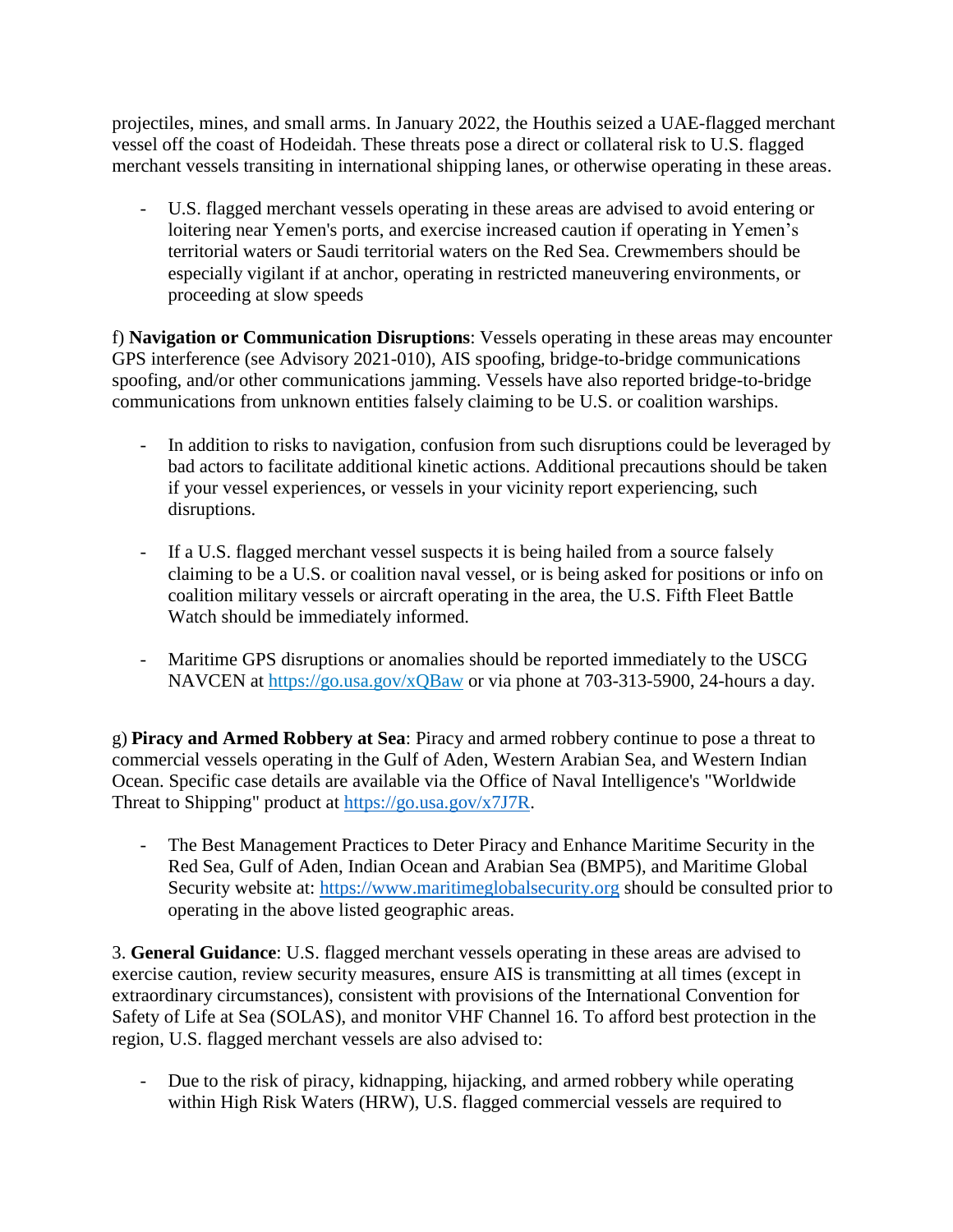comply with the Guidelines for U.S. Vessels Operating in High Risk Waters contained in U.S. Coast Guard Maritime Security Directive 104-6 (Rev 8) and comply with their Coast Guard approved Vessel Security Plan annex on counter piracy.

- Conduct a pre-voyage risk assessment and incorporate appropriate protective measures into their vessel security plans.
- Review the Maritime Global Security website at [https://www.maritimeglobalsecurity.org/,](https://www.maritimeglobalsecurity.org/) which offers industry issued best practices, including [BMP5,](https://www.ukmto.org/-/media/ukmto/images/indian-ocean/bmp5-small.pdf?la=en-gb) guidance to mariners by geographic region, and provides contact information for regional maritime security reporting centers.
- Coordinate vessel voyage planning for transits in the region with U.S. Naval Forces Central Command Naval Cooperation and Guidance for Shipping (NAVCENT NCAGS) and follow NCAGS's recommendations and guidance whenever possible. NAVCENT NCAGS has the latest information on the dynamic maritime security threats and operational environment in this region.
- Simultaneously register with both the United Kingdom Maritime Trade Office (UKMTO) and the NAVCENT NCAGS watch 24 hours prior to entering the Indian Ocean Voluntary Reporting Area by sending UKMTO and NCAGS, via a single e-mail, the Initial Report from Annex D of [\(BMP5\).](https://www.ukmto.org/-/media/ukmto/images/indian-ocean/bmp5-small.pdf?la=en-gb) Include the estimated times of arrival at the Suez Canal, Bab el Mandeb Strait (BAM), and Strait of Hormuz (SoH) in line 10 of the report, and add a line 14 for comments as needed (e.g., speed restrictions or other constraints, anticipated time of entering/exiting the SoH Traffic Separation Scheme; an outline of the navigation plan for operating in the SoH and Persian Gulf, etc.). Utilize other reports included in Annex D of **BMP5** as necessary
- Answer all VHF calls from coalition navies. Vessels should be aware that U.S. and other coalition naval forces may conduct maritime awareness calls, queries, and approaches to ensure the safety of vessels transiting these listed areas.
- In the event of any incident or suspicious activity, immediately contact the U.S. Fifth Fleet Battle Watch, NCAGS and activate the Ship Security Alert System immediately.
- Vessels operating in this area are advised to establish contact with both UKMTO and the NAVCENT NCAGS watch, and to include both on all updates or incident report emails, as detailed above. By including both as addressees on each email, awareness will be enhanced without creating an additional reporting burden.
- Per 33 CFR 101.305, all suspicious activities, breaches of security, and transportation security incident events must be reported to the U.S. Coast Guard National Response Center. Additional U.S. Coast Guard port specific requirements may be found in [Port](https://www.dco.uscg.mil/Portals/9/DCO%20Documents/InternationalPortSecurity/Port%20Security%20Advisory/PortSecurityAdvisoryLIBERIARemoveCOE2-20.pdf?ver=2020-06-10-151708-817)  [Security Advisory 2-20](https://www.dco.uscg.mil/Portals/9/DCO%20Documents/InternationalPortSecurity/Port%20Security%20Advisory/PortSecurityAdvisoryLIBERIARemoveCOE2-20.pdf?ver=2020-06-10-151708-817) at https://go.usa.gov/xFVUU.
- Mariners operating near this area are advised to consult Department of State Travel Advisories at: [https://go.usa.gov/xUa5F.](https://go.usa.gov/xUa5F) Further, transit by yachts and privately owned